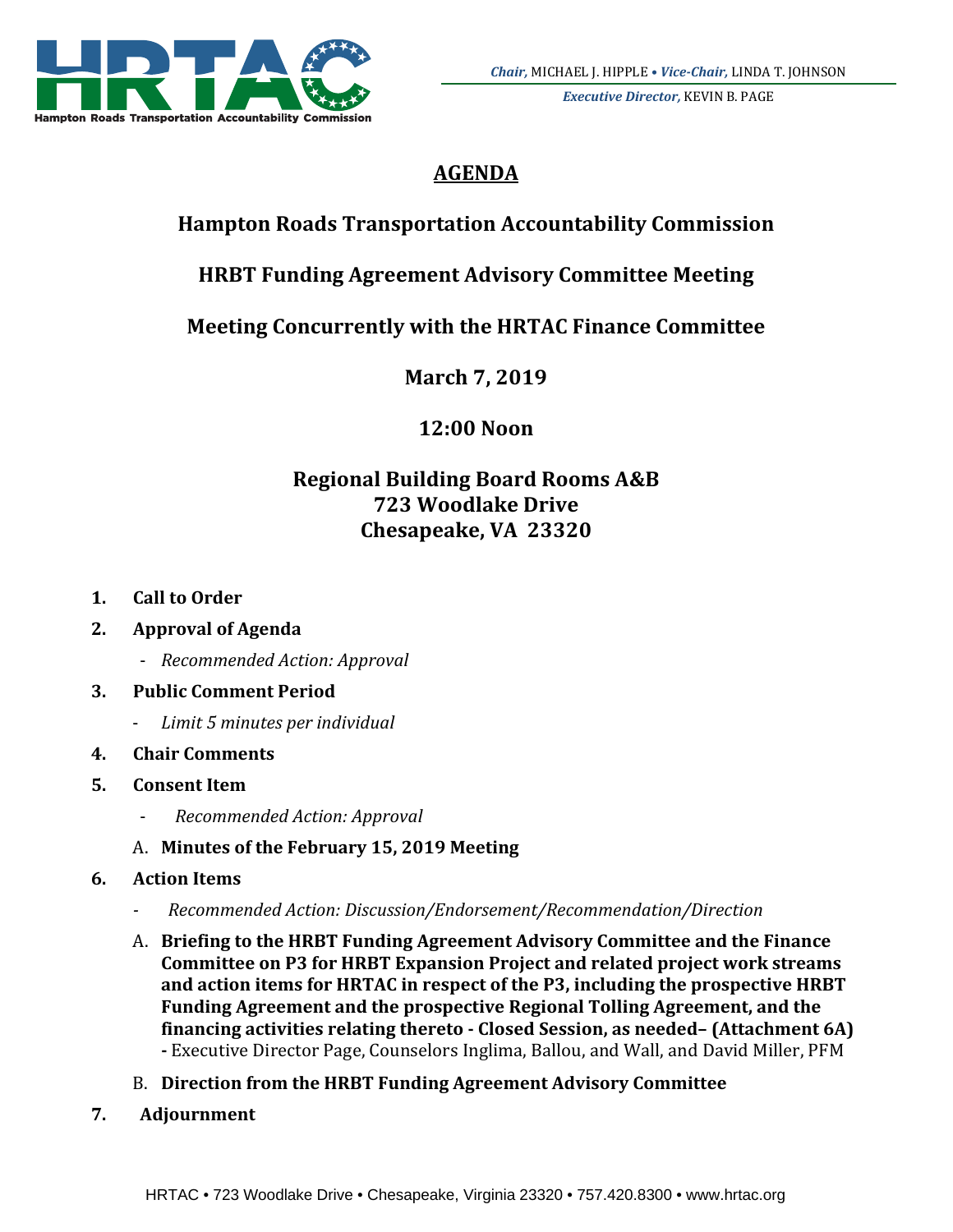**Agenda Item 5A Consent Item**

#### **To: Chair Hipple and the other members of the HRBT Funding Agreement Advisory Committee**

**From: Kevin B. Page, Executive Director**

**Date: March 7, 2019**

**Re: February 15, 2019 Meeting Minutes**

#### **Recommendation:**

The HRBT Funding Agreement Advisory Committee is asked to approve the February 15, 2019 Committee meeting minutes.

#### **Background:**

The HRBT Funding Agreement Advisory Committee approves meeting minutes for the permanent record of the Committee.

#### **Fiscal Impact:**

There is no fiscal impact in relation to this Consent Item.

#### **Suggested Motion:**

Motion is to approve the minutes of the HRTAC HRBT Funding Agreement Advisory Committee meeting on February 15, 2019.

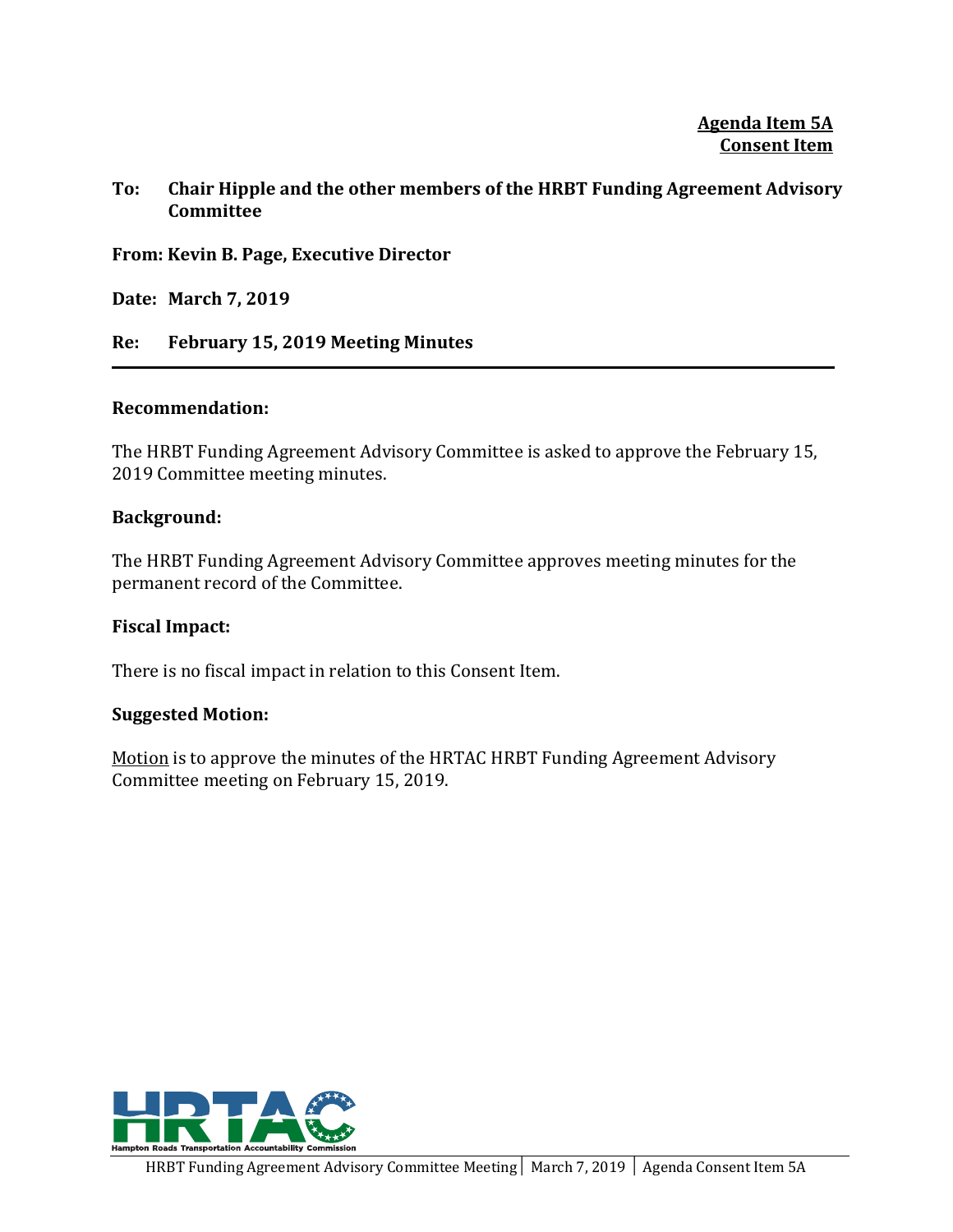#### **Hampton Roads Transportation Accountability Commission (HRTAC) HRBT Funding Agreement Advisory Committee Meeting Summary Minutes of the February 15, 2019 Meeting**

The meeting of the Hampton Roads Transportation Accountability Commission (HRTAC) HRBT Funding Agreement Advisory Committee was held in the Regional Building Board Room A, 723 Woodlake Drive, Chesapeake, Virginia, with the following in attendance:

#### **HRTAC HRBT Funding Agreement Advisory Committee Members in Attendance:**

Michael Hipple, Chair **Donnie Tuck** Delegate Chris Jones (by phone)

Kenneth Alexander *Senator* Frank Wagner (by phone)

**HRTAC HRBT Funding Agreement Advisory Committee Members Absent:** None 

**HRTAC Executive Director**

Kevin Page 

#### **Other Participants:**

Eric Ballou, Kaufman & Canoles (by phone) Tom Inglima, Willcox & Savage Nick Donohue, Commonwealth of Virginia David Miller, PFM (by phone) Morteza Farajian, Commonwealth of Virginia Chuck Wall, Seyfarth Shaw

**\*** Denotes Late Arrival or Early Departure 

#### **Others Recorded Attending:**

Amy Inman (NO); Mike Kimbrel (HRTPO); Elie Alshoufy, Brandon Mowrey, Gary Shrieves (Michael Baker)

#### **Call to Order**

Chair Hipple called the HRBT Funding Agreement Advisory Committee meeting to order at  $9:05$  a.m.

#### **Approval of Agenda**

Mr. Donnie Tuck Moved to approve the agenda; Mr. Kenneth Alexander seconded. The Motion Carried.

#### **Public Comment Period (limit 5 minutes per individual)**

No public comments were made.

#### **Chair Comments**

Chair Hipple did not have any comments for the Committee.

#### **Consent Items**

#### **5A. Minutes of the December 10, 2018 Meeting**

Mr. Donnie Tuck Moved to approve the minutes of the January 17, 2019 Meeting; seconded by Mr. Kenneth Alexander. The Motion Carried.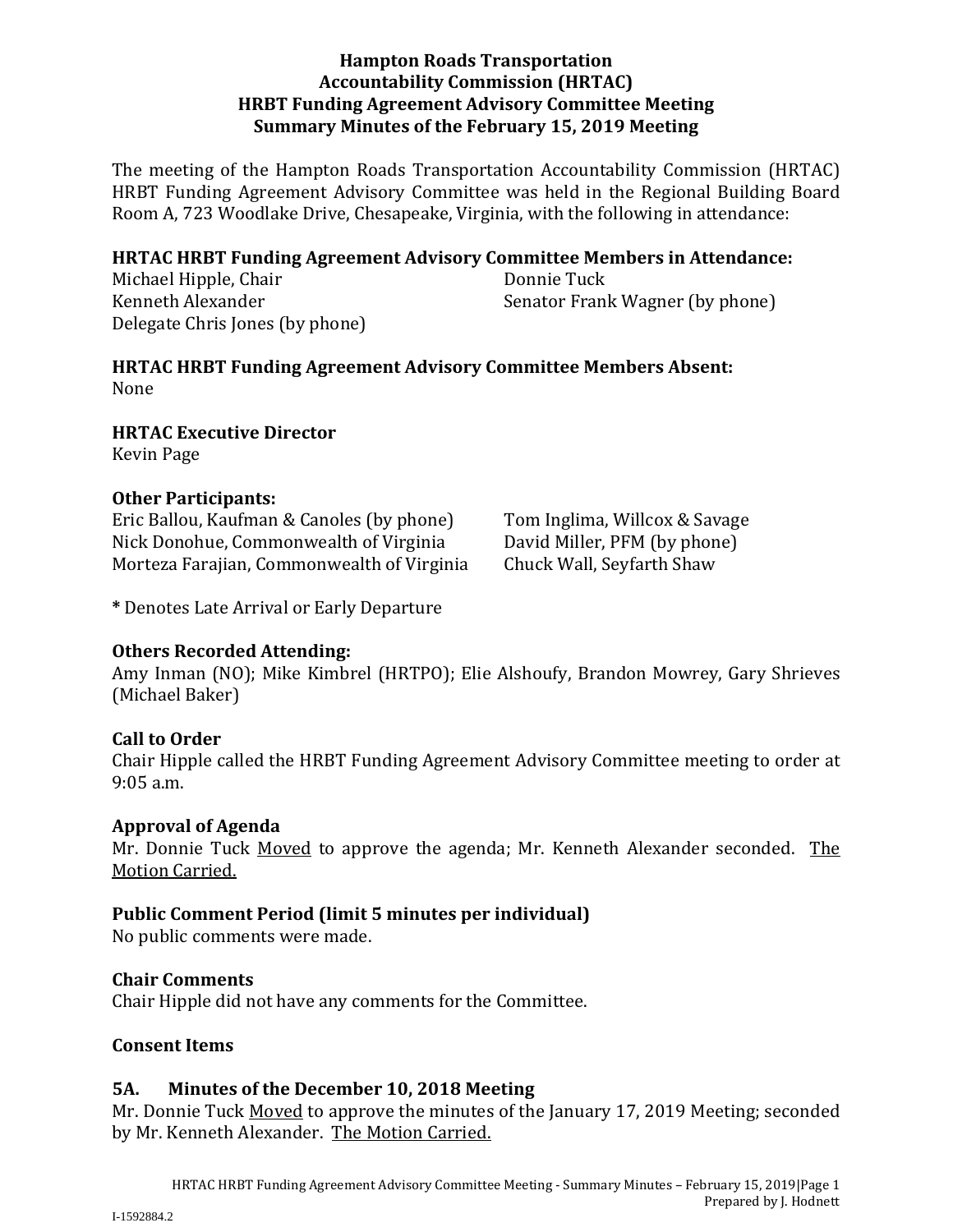### **Action Items**

### **HRBT Funding Agreement Advisory Committee Action Items**

**6A. Briefing on the P3 for HRBT Expansion Project and related project work streams, including development of Term Sheet, and review potential action items for HRTAC in respect of the P3, the prospective HRBT Funding Agreement, and the prospective Regional Tolling Network Agreement – Closed Session, as needed**

Mr. Kenneth Alexander Moved that a closed session be held for discussions regarding the request for proposals for the Hampton Roads Bridge Tunnel project and the agreements being developed to fund and construct the project, in accordance with (1) Virginia Code Section  $2.2-3711(A)(29)$  for the purpose of discussion of the award of a public contract involving the expenditure of public funds and discussion of the terms and scope of such contract, where discussion in an open session would adversely affect the bargaining position or negotiating strategy of the public body, and (2) Virginia Code Section 2.2- $3711(A)(8)$  for the purpose of consulting with legal counsel regarding specific legal matters requiring the provision of legal advice by such counsel; seconded by Mr. Donnie Tuck. The Motion Carried by roll call vote.

The closed session commenced at 9:09 a.m. and ended at 9:44 a.m.

When the Committee returned to open session, Counselor Inglima noted that the members would have to make a certification regarding the closed session proceedings. It was noted that Delegate Jones and Senator Wagner had dropped from the conference call line. Counselor Inglima stated that each would be asked to sign a certification (copies of those completed certifications are attached). Chair Hipple then asked Mr. Inglima to read the certification for those in attendance, whereupon Mr. Inglima read the following: The HRBT Funding Agreement Advisory Committee of the Hampton Roads Transportation Accountability Commission hereby certifies that, to the best of each member's knowledge: (i) only public business matters lawfully exempted from open meeting requirements under the Virginia Freedom of Information Act, and (ii) only such public business matters as were identified in the motion by which the closed meeting was convened, were heard, discussed or considered in the closed meeting just concluded. Chair Hipple then called for a roll call vote. Counselor Inglima read the names below, and the results were as follows:

Michael Hipple, Chair - Yes Kenneth Alexander – Yes Donnie Tuck - Yes

#### **Adjournment**

With no further business to come before the Hampton Roads Transportation Accountability Commission Funding Agreement Advisory Committee, the meeting adjourned at 9:44 a.m.

Michael J. Hipple HRBT Funding Agreement Advisory Committee Chair

\_\_\_\_\_\_\_\_\_\_\_\_\_\_\_\_\_\_\_\_\_\_\_\_\_\_\_\_\_\_\_\_\_\_\_\_\_\_\_\_\_